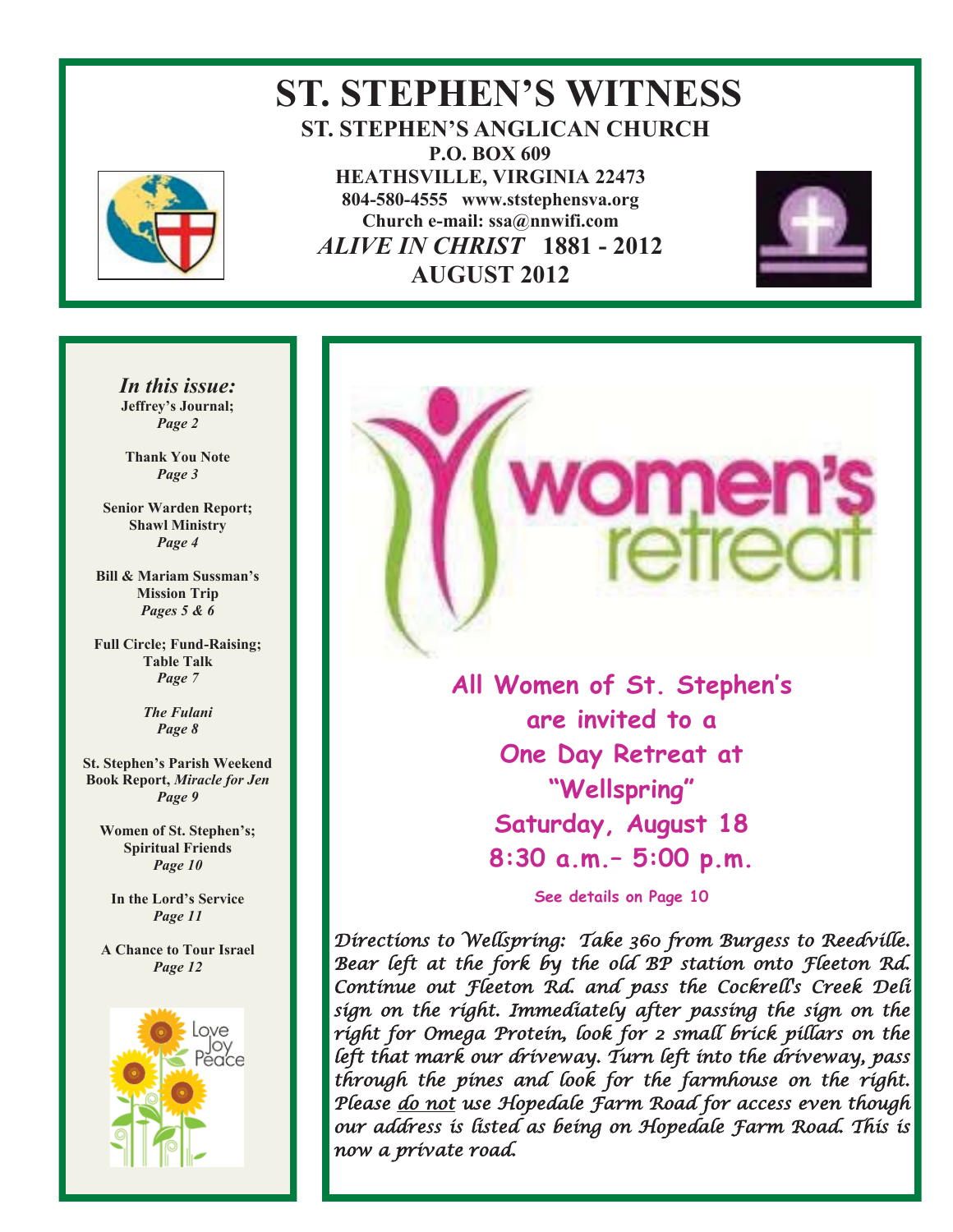# **JEFFREY'S JOURNAL**



### *Our Walk With Christ*

 The Christian life often is described in literature as a pilgrimage. It is a long walk, during which much happens, and

much is accomplished. Though the pilgrimage aims at a goal, it is on the journey that God accomplishes much with the pilgrim. I have been thinking about the walk with Jesus, and the things along the way that Jesus does with us. Our walk begins at different times in our lives, depending on when that first step occurs. But whether it is a long lifetime with Him, or a brief one, Jesus has a development plan for the pilgrim.

**Revelation**: The Christian walk begins when the Holy Spirit awakens us and opens our eyes to God. "I revealed myself to those who did not ask for me, I was found by those who did not seek me." (Isaiah 65:1) "'No eye has seen, no ear has heard, no mind has conceived what God has prepared for those who love him,' but God has revealed it to us by his Spirit." (1 Corinthians 2:9-10)

 **Salvation:** The next step is our response. If we believe what the Holy Spirit has revealed to us, if we repent and put our trust and faith in Jesus, He will forgive our sins and give us the gift of salvation. "…because of his great love for us, God, who is rich in mercy, made us alive with Christ even when we were dead in transgressions—it is by grace you have been saved." (Ephesians 2:4-5)

**Healing:** Now that we are saved, God goes further and begins a process of healing us. That is what Jesus was saying about Himself at the synagogue in Nazareth, when He said that He had come to preach good news to the poor, proclaim freedom for the prisoner and recovery of sight for the blind, to release the oppressed and to proclaim the year of the Lord's favor. (Luke 4:18-21) Salvation is only the beginning of our freedom and our healing. Jesus works on us for our whole pilgrimage to set us free to be what He created us to be.

**Comfort:** Along the way, things befall us that break our hearts and assail our spirits. With God's help, we overcome these storms and

challenges. As we deal with them, God gives us His comfort. "Praise be to the God and Father of our Lord Jesus Christ, the Father of compassion and the God of all comfort, who comforts us in all our troubles, so that we can comfort those in any trouble with the comfort we ourselves have received from God." (2 Corinthians 1:3-4) Like His forgiveness, His comfort sets us free to live in His abundance of life.

**Call:** God intends for us to pass along His blessing. And that is the next aspect of our journey: God's call. Having been saved, healed and comforted, we are so aware of God's grace that we must share that gift with the world. "You shall be my witnesses," Jesus said. (Acts 1:8) "Love your neighbor," Jesus said. (Luke 10:27) "Go into all the world and preach the Good News to all creation," Jesus said. (Mark 16:15)

**Discipline:** Of course, in our walk, it isn't always straightforward. We struggle with sin, we wander from the path, we make excuses for our inaction. Hebrews 12:7-13 tells us that just as all good parents discipline their children, God disciplines us. This, too, is part of our walk with Christ, as God stays with us and disciplines us for our good, and for the good of His glorious purpose.

**Sanctification:** And still, He is not finished with us. For God intends to make us holy. He pours out His grace on us to "sanctify" us, to make us into the image of Jesus, so that the Body of Christ will be a fit bride for Him on the last day. We are "being built together to become a dwelling in which God lives by his Spirit." (Ephesians 2:22) God created us in His image, and we have fallen away from that great honor. But by His work, in His way and in His time, God is remaking us, restoring us, and redeeming us. We shall once again shine like the brightness of the sun.

 Each of us embarks on this walk in our own time, as the Holy Spirit sees fit, and as we respond in faith. All these steps along the way are God's work, and He does them in the order that He pleases. Together, we walk the pilgrim way as one, sharing the blessing of God's unconquerable love.

> Yours in Christ, Jeffrey O. Cerar, Pastor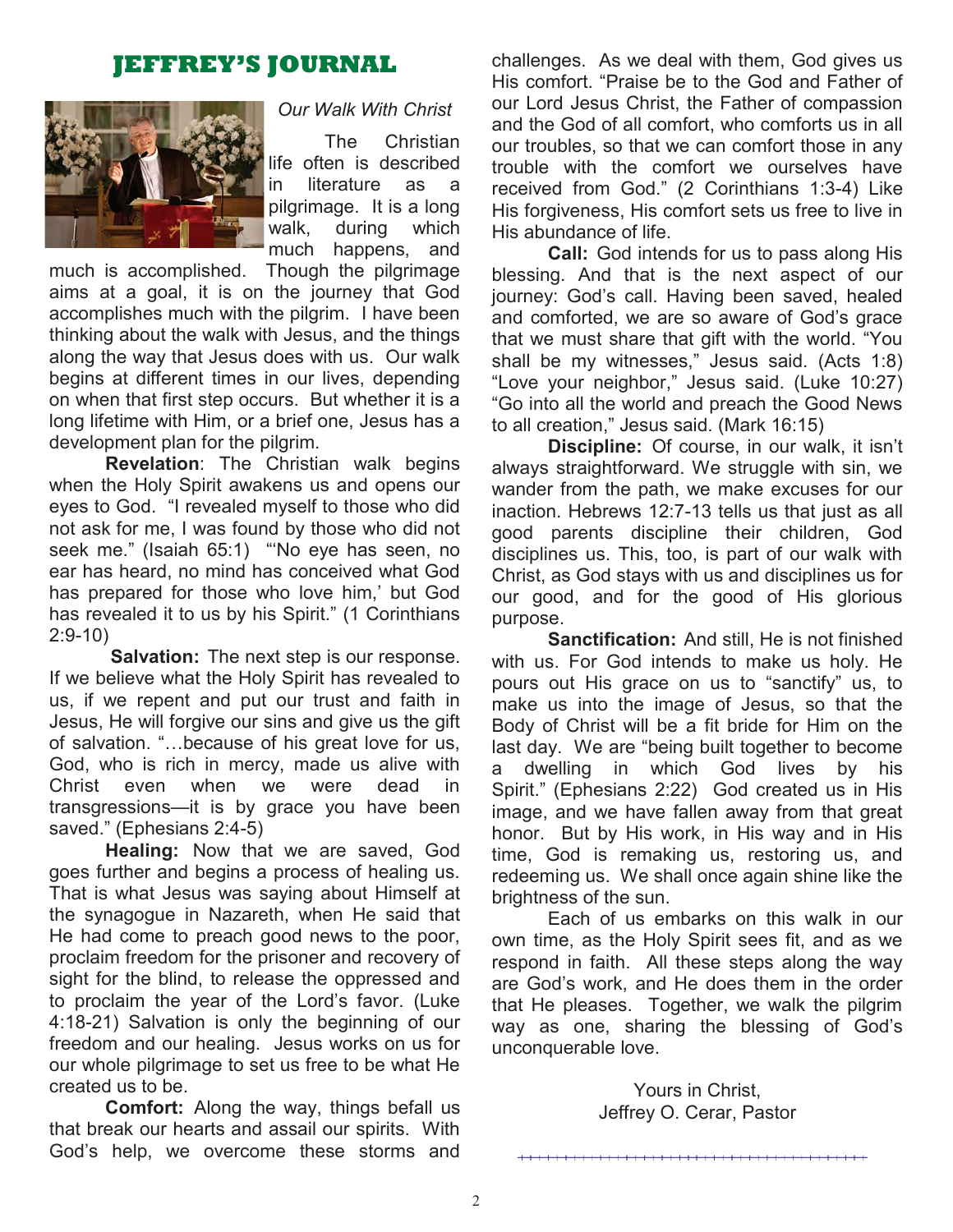

*recent surgery I had for 2 knee replacements. Little did we know that other health issues would befall me during my recovery time in the hospital. The first week was up and down and I wound up in the intensive care unit for about 5 days. Marie was a trooper throughout the ordeals and stayed by my side until she felt confident to leave me under the care of the doctors and nurses and still coming and going to see me and taking care of things at the house and our pups.* 

 *While we were overwhelmed and concerned about these setbacks, we knew that none of these episodes were a surprise to God. He had all things under His sovereign control. He had me in the right place at the right time with the right doctors and nurses. Under the loving, healing hand of our Lord and your fervent, continual prayers, I stabilized and ultimately was moved to rehab for physical therapy. I was in the hospital from June 4th and released on June 16th.* 

 *Because of your concern and prayers, I want to update you on my progress. My last appointment with the orthopedic doctor went very well. He says I am doing great and wants to see me in 3 months. I will be looking at some outpatient rehab, however. The cardiologist says that the issue regarding my heart and clots in the lungs have somewhat stabilized and as of right now does not feel any pacemaker is needed but will continue to monitor me and I will go back to him in 3 months as well. Regarding the small pancreatic mass, the gastrointestinal doctor took another CATscan/ Ultrasound test targeting the pancreatic area. As yet we have not heard back on the results of those tests. So I continue to covet your prayers that everything on the pancreas will either disappear or be benign. Whatever the results, we are trusting the Lord for His faithfulness and merciful healing. Never did Marie or I feel dismayed or overwrought during this* 

*time. In fact, your prayers sustained us beyond what we expected. Through your intercession we were lifted up and we truly felt the Lord's presence and peace throughout and even to this day. God has strengthened us in our faith to depend solely upon Him in all things ("…for all things work together for good for those who love the Lord and are called according to His purposes."), and to love Him with our whole heart…* 

 *We praise and thank our Lord for each of you and thank you for the visits to the hospital and then at home, your phone calls and your cards. Wow! What an encouragement this has been for me and Marie. Marie and I regularly share how privileged and blessed we are to be a part of this family of God here at St. Stephen's Anglican. This is a church of strong believers, lovers of the Lord and His word. We pray that we can be as faithful to each of you now and in your hour of need. Special "thanks" to Donna Soule and Bev Hart for keeping you all informed as to my progress. They helped to alleviate the angst that Marie was experiencing trying to stay on top of my health issues.* 

*We pray God's richest blessings for each and every one of you and to continue to bless SSA, especially in these days of future plans for deeper commitment to each other and for the new church building.* 

> *In Christian love, Al and Marie*

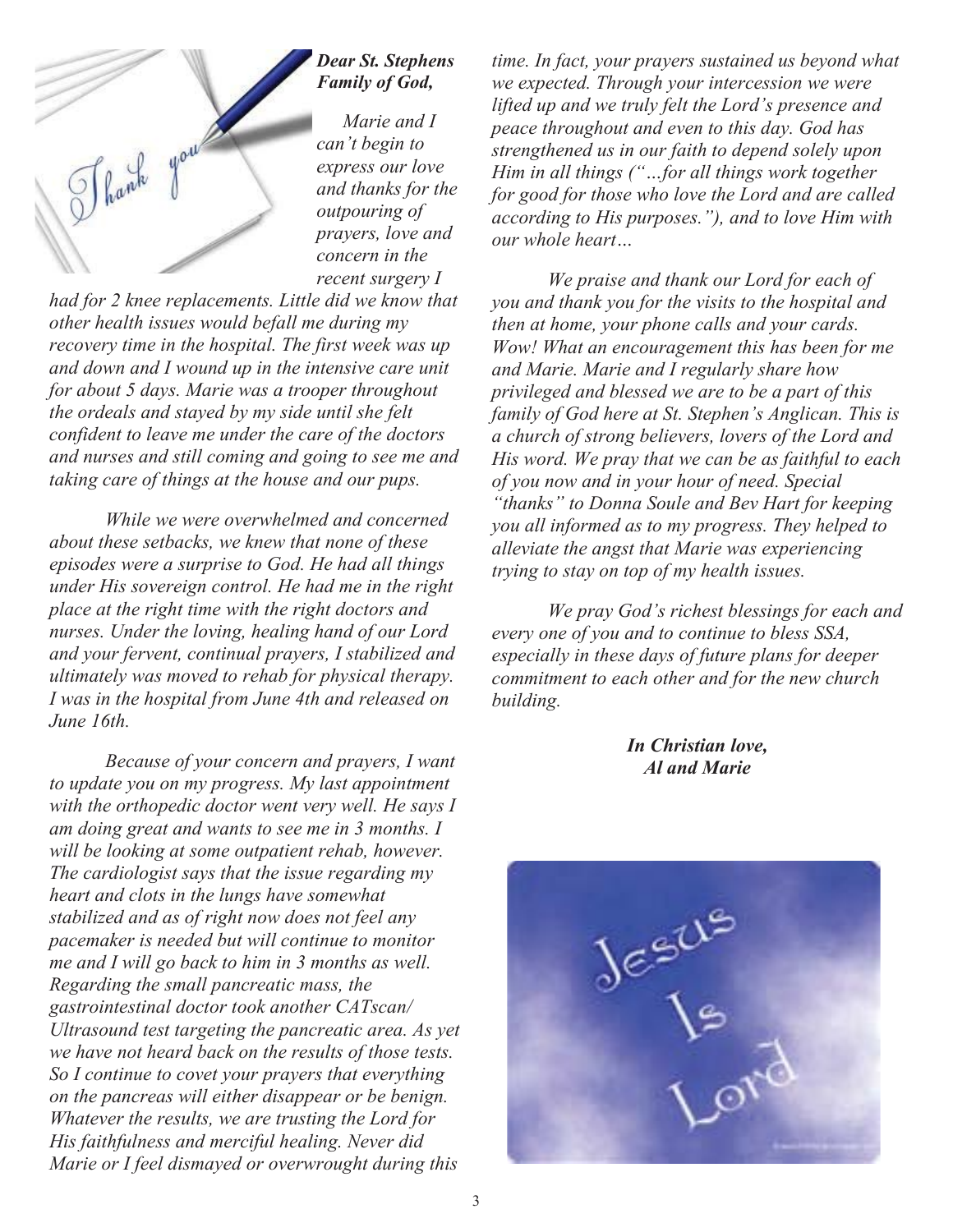

Senior Warden Report

I have been told by so many

Christians, "Fear not (or Worry not) the Lord will provide all you need." This guidance has always been true and the Lord continues to provide our church with blessings.

Jan and I traveled to Maryland yesterday to meet Mr. Morgan Kelly and his lovely wife, Patricia, the owners of the land located on Route 360 that we have offered to buy. The vestry approved the purchase Thursday afternoon and the Kellys agreed to the price and terms. It was a pleasure to meet these Christians, share a meal, and conduct business. Mr. Kelly was raised just outside of Heathsville and attended First Baptist Church until he moved to Maryland.

We have 90 days to conduct the tests and obtain the necessary permits before we can obtain title to the land. Those requirements start July 16 with the zoning change application and will continue until all authorities have approved our intent to build a church.

The Building Committee is working on the development of functional requirements that will be used by the architects and engineers to define the technical requirements for the new church. Starting the week of July 16, the committee will interview design firms, construction companies, and other organizations to determine the best approach to the project. The committee will brief the vestry and the congregation. Committee meetings are open to the congregation.

The Fund Raising Committee, led by Ward and Judy LeHardy, held their organizational meeting recently and will start their work in September. Ward reminded me that the fund is established and ready to receive donations, should anyone want to make a donation at this time.

We continue to receive constructive information and ideas from church members and friends. Please share your thoughts with us.

"The God of Heaven will give us success. We his servants will start rebuilding…" Nehemiah 3:20.

George Beckett



Wanted: prayer shawls, knitters and people in need of comfort

As you know, many of our congregation have been blessed by receiving a Prayer Shawl that was knitted (or crocheted). These shawls are made by a person who wants to reach out to those experiencing a difficult time. The shawls are made with soft colorful yarn and adhere to a pattern provided. We have money donated to pay for this yarn.

 When we learn of a friend or relative, who would be comforted, we contact Mary Swann who will determine if this is an appropriate action and by whom it should be delivered. The shawl will be blessed and include a prayer card with a prayer from St. Stephen's Anglican Church. Please help us continue this caring action both by knitting or by giving a shawl to a friend or relative in need. Questions?: Contact Lynn York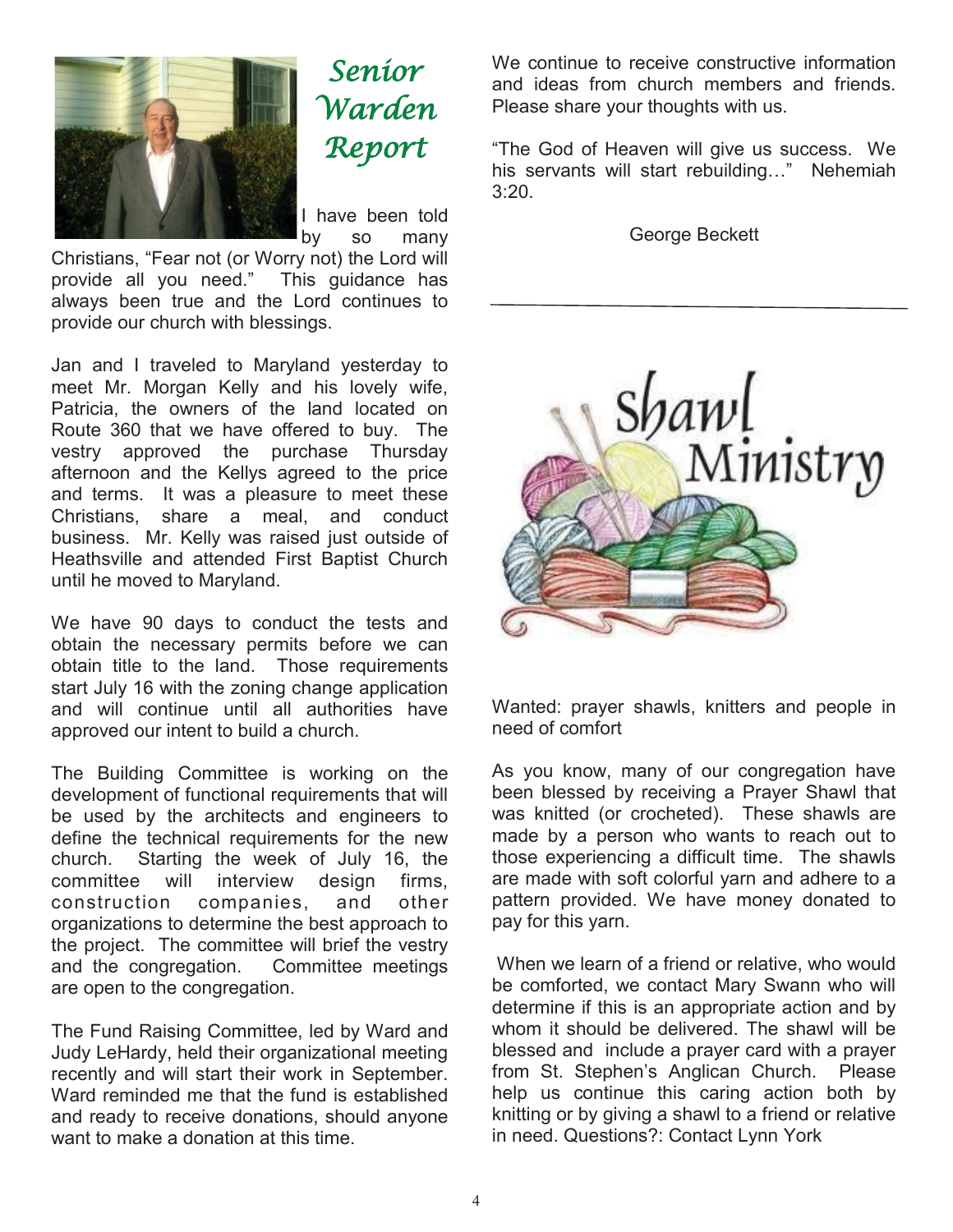Dear brothers and sisters at St. Stephens,

We are immensely grateful for your prayers on our behalf during our mission trip abroad in June. We were safe and protected the entire time and had a very rewarding experience. Thank you so much! We'd like to share with you, briefly, some of the events we experienced.

During June 1-10 we were blessed to participate in a CBN World Impact Tour in Central America, our first time. CBN, The Christian Broadcasting Network, based in Virginia Beach, broadcasts the daily one hour program called The 700 Club. This ministry recently celebrated 50 years of reaching the unsaved through TV evangelization and physically ministering to the needy in the U.S. and many countries of the world through two very special outreach programs, "Operation Blessing" and "Orphans Promise." About 60 of us from all over the country visited Guatemala and Costa Rica. We all converged on June 1 in Guatemala City. Our home for 4 nights was in Antigua, a very old and quaint town with cobble stone streets.

The next day we visited the orphanage Agua Viva (Living Water) which is the home for over 100 children ranging from ages 1 to 18. CBN partners with this ministry in providing supplies and improvements for the children who live there. We interacted with the children in several ways as we were divided into several groups, conducting fun activities with them. Some painted faces, others played games, others held and hugged the children who soaked up all the love and attention. We helped at the mobile dental clinic handing out dental hygiene supplies as the children completed their checkups.

Another day we worked in a small village in Escuintla, erecting and finishing 6-7 sturdy wood homes, furnished them with mattresses and presented them to needy families. There was also a medical campaign which included distribution of anti-parasite pills, and a counseling and prayer center. It was rewarding for me to communicate with everyone easily in my native Spanish and to help others when translating was needed. Guatemala is located just south of Mexico. Except for the coastal areas, it is mostly mountainous and there are many volcanos, as a result, their soil is very rich and it rains generously, creating a great environment for agriculture. They utilize every inch of ground to grow crops all year around in spite of the hilly terrain. About 98% of the population who live outside the cities are direct Maya descendants.

On June 5 we traveled south by plane to San Jose, Costa Rica. The next day we visited the Rahab Center, which is the home and refuge for women who were formerly trapped in prostitution. The girls and women are first introduced to our Lord's salvation, spiritual counseling and psychological care. They are offered a restoration program through which they can receive literacy training, elementary school education, Bible studies and recreational activities. Job training opportunities include: sewing, baking, bread-making, hair styling, computer and crafts. On the day of our visit, the center had a graduation ceremony for a group of women who had completed training courses in baking and bread -making and others in hair styling. Before leaving the center we interacted with the women and had the opportunity to pray together for their individual needs and their future.

Another day, we travelled to the Christian community of La Carpio founded by Christ for the Cities Ministry and witnessed the good work being done there. There is a Christian school for children of all ages and several other kinds of ministry for the young people who live just outside this highly secured center. We interacted with the young students and gifts for the school and students were presented to the leaders. In all the places we visited much prayer went forth for individuals and also for groups.

Continued on next page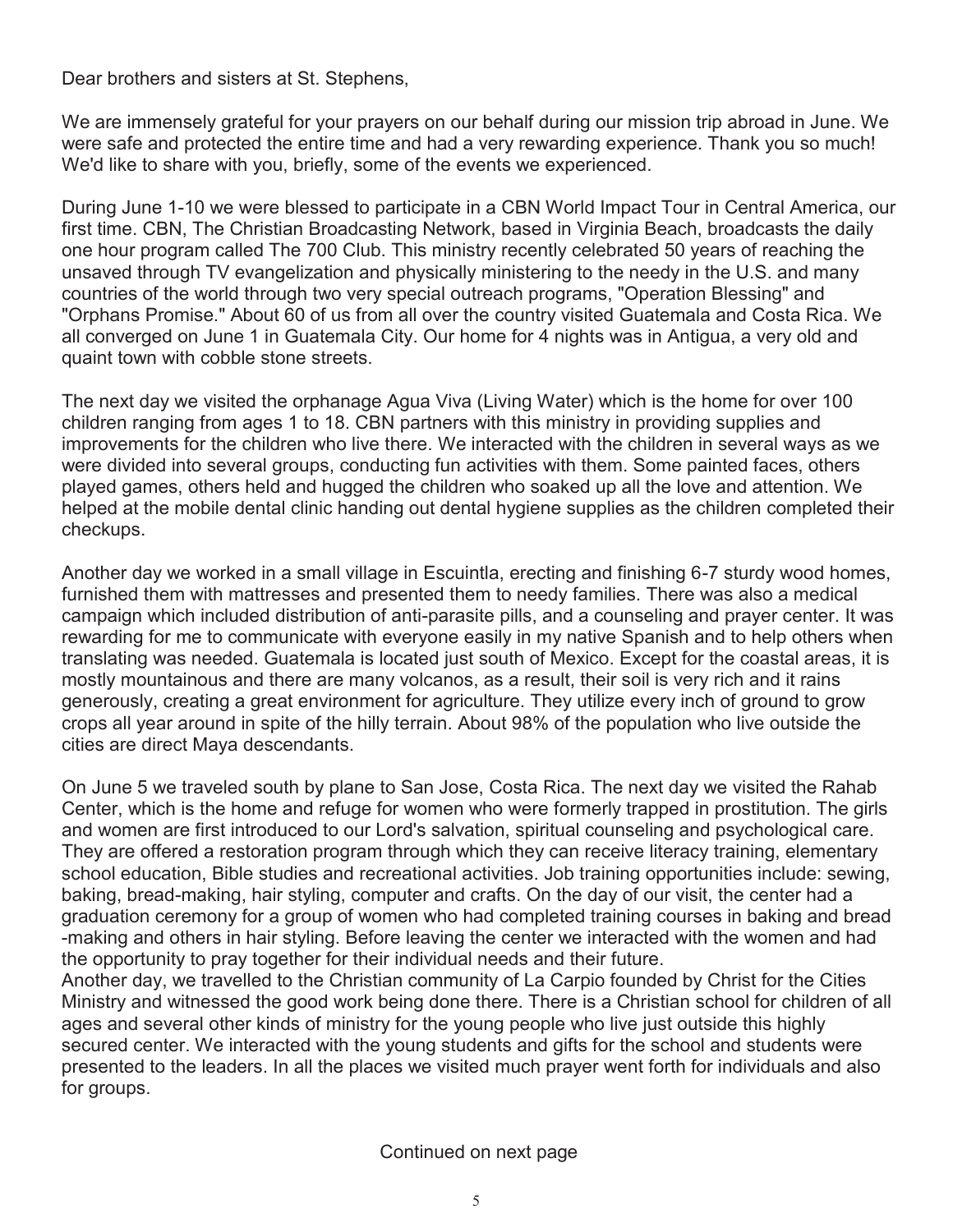Sussman Mission Trip Continued from Page 6

The ministry part of this trip was unforgettable but there were also touring and sightseeing in between. In Guatemala we visited Lake Atitlan which is surrounded by volcanoes, an impressive sight. We travelled there by bus and then took a boat across the lake to a village where the main income is the sale of crafts to visitors. Very colorful and interesting. Costa Rica is smaller geographically and the climate felt hotter, being closer to the Equator. Before leaving San Jose we took a fun tour of the Britt Coffee plantation. On June 8 we travelled northwest by bus to Westin Playa Conchal in Liberia, a resort on the Pacific coast where we enjoyed R & R. The resort was beautiful and had a lot to offer. It left us all wishing for more time to enjoy it. We returned to our home, quite exhausted, during the early hours of June 11. We are left with lovely memories of this experience and treasure the fellowship we enjoyed with our fellow travellers from around the country, all united by the love of our Lord. Thank you again for your prayer support.

> Love, Bill & Miriam Sussman





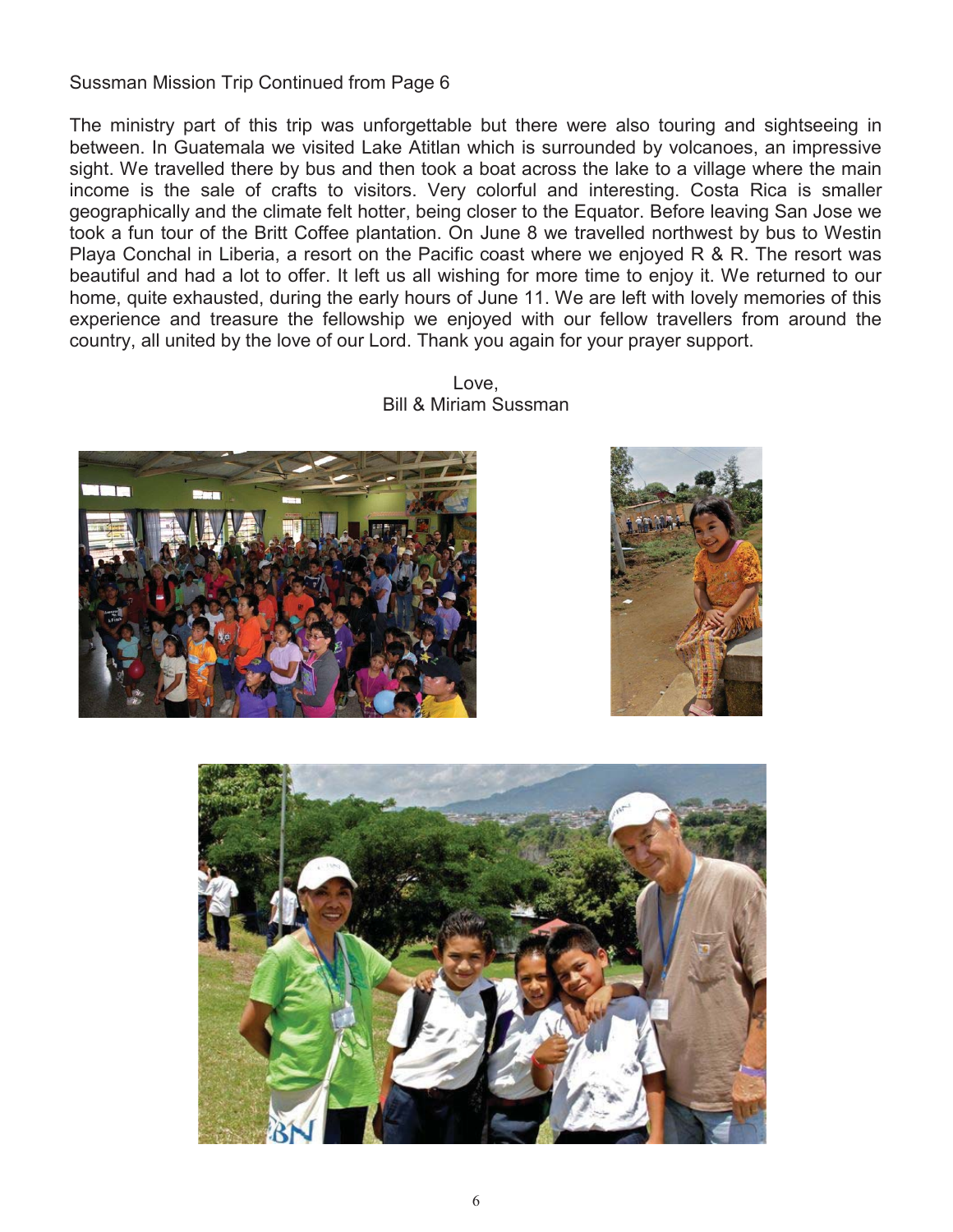# Full Circle

Having just returned from the joint celebration of First Church's 146<sup>th</sup> Anniversary, I have become very reflective upon how Jesus changes lives and even churches. I am 72 years old now so as a young man, I experienced the Civil Rights Movement but didn't participate in it other than to place myself firmly on the wrong side of the issue. Our nation was still experiencing the consequences that the Forefathers knew would happen when they struggled with and chose a political instead of moral solution to the question of slavery in the new nation. I missed my chance in the 60s to make a difference. I can't say exactly when my heart started to change but can recall some self-recognition of it during the Rodney King incident when I offered to march with a black co-worker in downtown DC. I had befriended a black co-worker years before at IBM when they hired the first black man I had ever worked with so this King incident was not necessarily the first time I showed a change of heart. It was just the most moving one which left me very introspective and even joyful at the transition. I was given a second chance.

 When First Church had its beginnings in 1866, its members came from Coan Baptist Church. With the recent war over, all men were now free but some were freer than others. If you can imagine the time period, the most devastating war ever waged by this nation at that time and even by today's standards had just concluded and blacks were now officially recognized as free (but not until later by the Fourteenth Amendment as full citizens). They needed their own place of worship. I was curious about Coan Baptist Church so at lunch I asked a couple of the ladies at our table about it. Coan Baptist was not an all black church but was apparently similar to most churches of the day where blacks and whites worshipped together. That terrible war must have created quite some angst in the congregation. In a way, we have all come full circle together. Jesus truly changes hearts.

Mo Dillingham

# Fund Raising for God's New Church

Several have asked, "When can we start donating to the new church building?" And the simple answer is: "Anytime!" Specify on your donation: Building Fund. There have been several donations already and the Thrift Shop is donating 10% of their profits. At the moment more than \$216,000 is in the Building Fund.

But remember, our "Official" Fund Raising Campaign will begin later in the Fall when we know that the property meets all of our requirements and we have an estimate of all building costs and a sketch of what the new church might look like.

The Fund Raising Team is working now on a brochure which will contain our "Case Statement" describing how we believe God is telling us to proceed. Photos and sketches will be included as they become available. We'll have periodic updates on this in future Newsletters.

Exciting times ahead!!

Fund Raising Team: Ward LeHardy (Chairman); Tad de Bordenave; Charlie Franck; David Gwaltney; Judy LeHardy; Susan Thomas; Priscilla Williams; and Howard York.



**Table Talk dinners will resume Friday, September 21st** at 6:00 p.m. This year's subject is Russia. The next one will be Friday, November 2nd. The third session will be in January, time and date to be announced.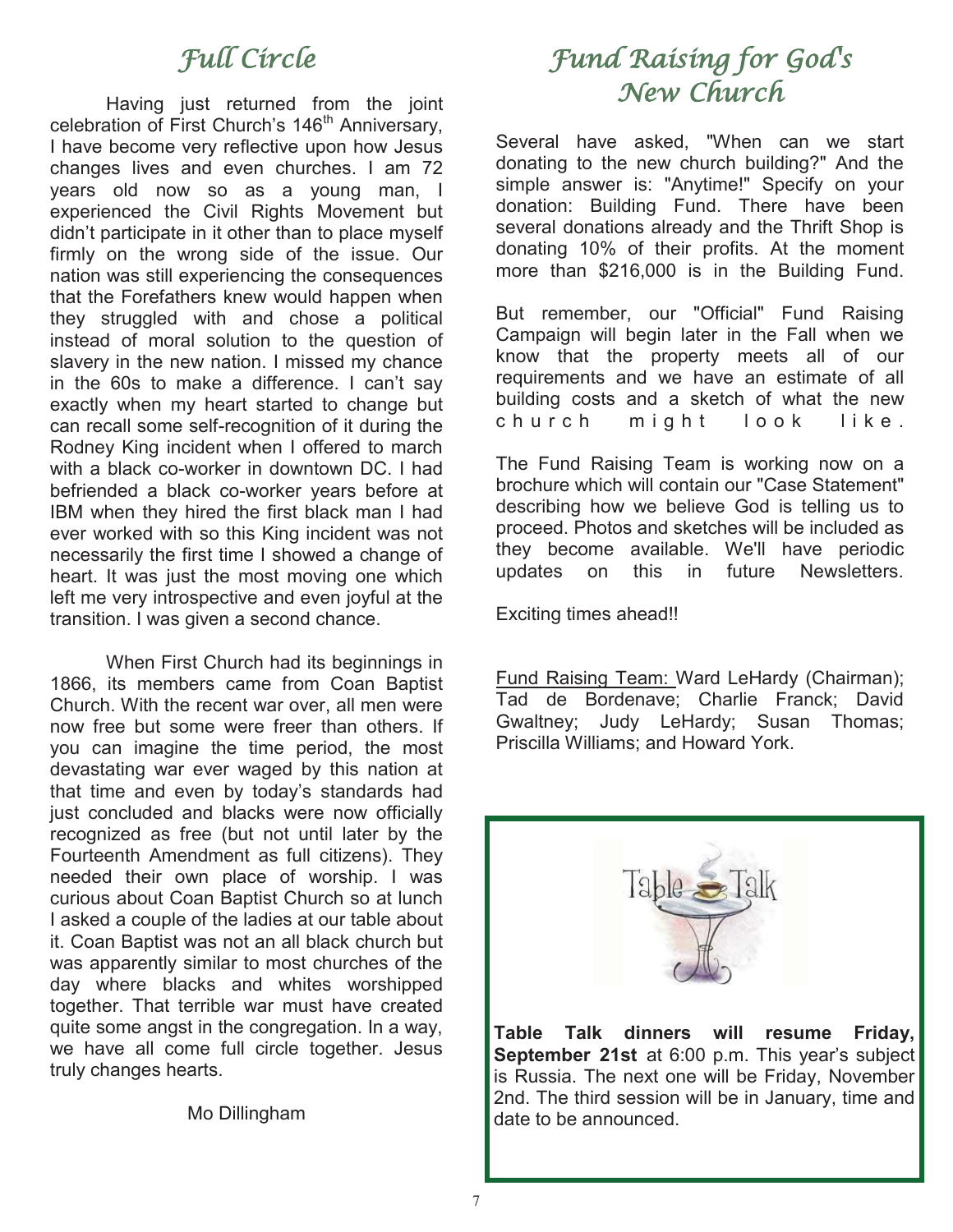# The Fulani

Since about 2005 St. Stephen's Anglican Church has been praying for the Fulani, "We pray for the Fulani people and those who take the Gospel to them." This is an example of one of the prayers that was added to our petitions because Tad de Bordenave had made a trip to Nigeria and became aware of this unreached people group. As the second coming of Jesus Christ will not occur until all the peoples of the world have at least heard the name Jesus Christ, St. Stephen's essentially adopted and began praying for the Fulani as our unreached people group.

If you are like me, you may have asked yourself, "Who are the Fulani, anyway"? The Fulani of West Africa are the largest nomadic group in the world, consisting of about 27 million people, and most of them have never heard of Jesus Christ. They were the first group of people in West Africa to convert to Islam through jihads, or holy wars. This enabled them to take over large portions of West Africa and establish themselves not only as a religious group, but also as a political and economic force. In the coming months we will continue to explore and learn about the Fulani to enable us to concentrate our prayers for these people which, hopefully, will result in their turning to Jesus Christ as their Lord and Savior.

Holding the Fulani in our prayers helps to fulfill the mission statement of St. Stephen's Anglican Church, "To know Christ and to make Him known to others." Also, keeping them in our prayers will enable each and everyone of us to help fulfill Christ's last personal directive to his disciples, The Great Commission :

### **Matthew 28:18-20**

*Then Jesus came to them and said, "All authority in heaven and on earth has been given to me. Therefore go and make disciples of all nations, baptizing them in the name of the Father and of the Son and of the , and teaching them to obey everything I have commanded you. And surely I am with you always, to the very end of the age."*

Prayer point: Please take a moment to pray for the Fulani that they may have open minds, eyes, and hearts to any missionaries that may come their way teaching them about Jesus Christ.

A special thank you to Patrick Smith for his permission to use his written report from his Perspectives Class on the Fulani. His paper along with other references will be used to help us all learn about this unreached people group.



Melinda K. Floom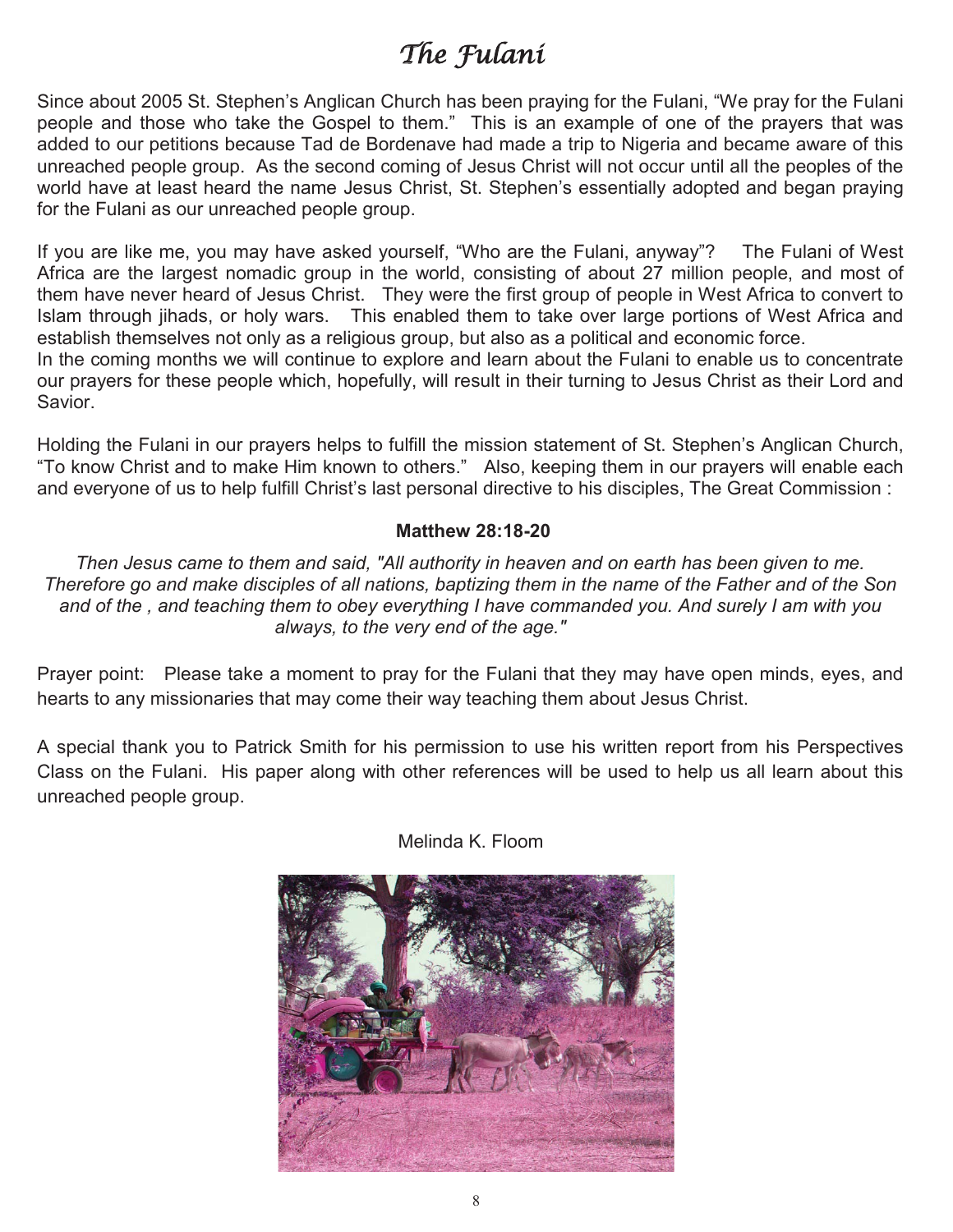

**The Rt. Rev. David Bena presents "Hey Moses, when are we ever going to get out of this wilderness? St. Stephen's Anglican Church Parish Weekend** 

> *Miracle for Jen*  by Linda Barrick

A college friend from North Carolina sent me a book last week. Over the years, she has sent several books - all outstanding - but this is the first Christian book she has sent. So, during Saturday's afternoon thunderstorm, I pulled it out, full of anticipation, yet with a touch of doubt. Surely the plot of this book was predictable: real-life girl in car accident is healed of her injuries, the end. What I found instead was less the story of the girl, and more the story of faith - the girl's incredible faith as well as that of her family and Christian community, and, even better, God's unfailing faithfulness to them. The book is, I found to my delight, a real life, inspiring testimony to the truth of Romans 8:28, Jeremiah 29:11, and 1 Corinthians 2:9.

Miracle for Jen, published in February 2012, takes place in Virginia and the girl, Jen Barrick, is now twenty years old and a student at Liberty University in Lynchburg. The book, written by her mother, chronicles the aftermath of a terrible automobile accident the family suffers in the fall of 2006. More than that, it relates the miracles God wrought in the life of a fifteen year old girl as He unfolded His unexpected, perfect plan for her life.

I recommend Miracle for Jen to you and I offer it to you via the downstairs living room of St. Stephen's. The book will be there, along with a sign out sheet, for anyone who wants to read it. I loved it and think you will too.

Margaret Radcliffe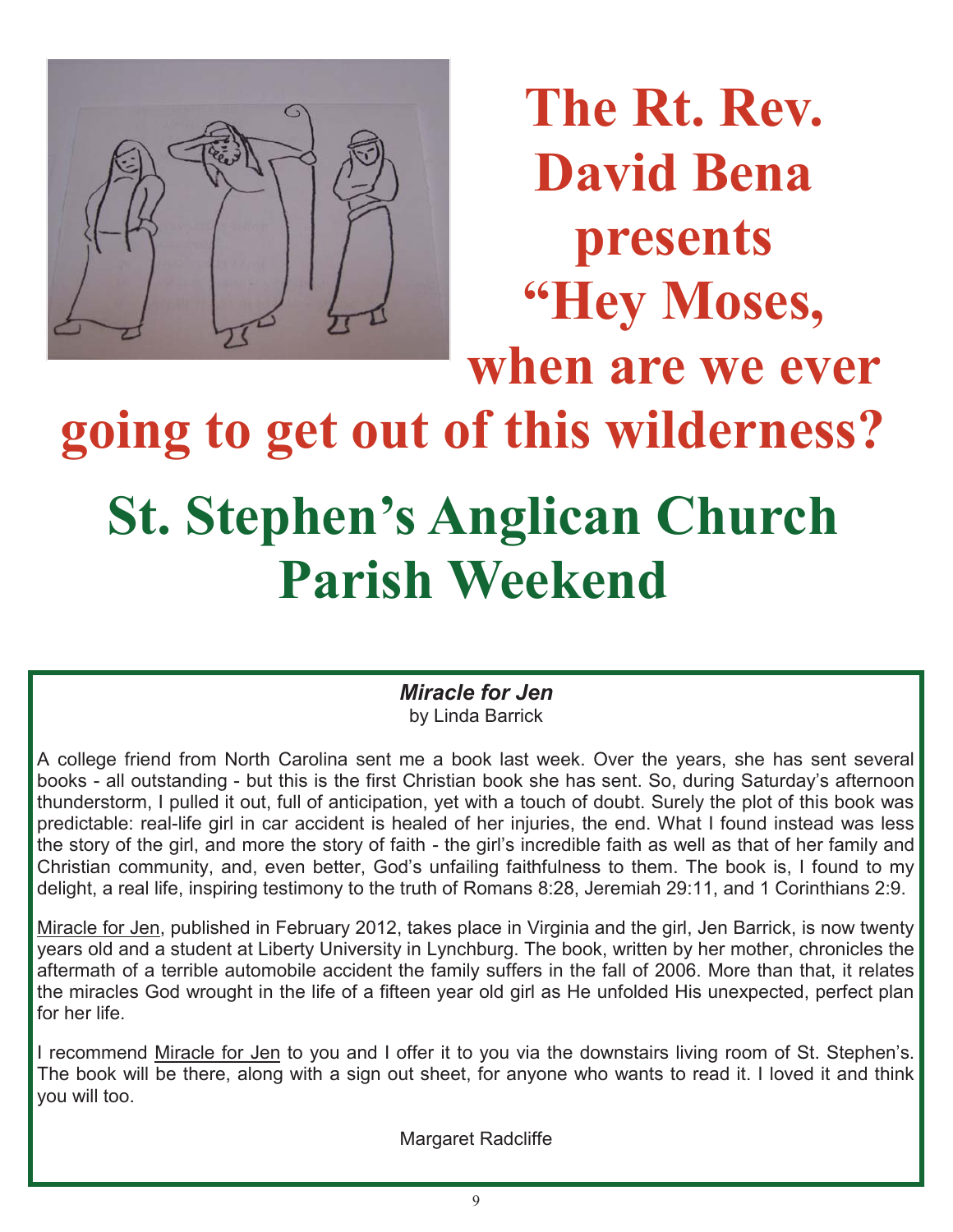

Dear Ladies of St. Stephen's Church,

As many of you know, the Leadership Team for the Women decided last March not to plan an overnight retreat at Stratford Hall this summer. We had a lot to accomplish with moving the Thrift Shop as well as the church and the adjustment to our new surrounds. To take on a major retreat with an outside speaker was more than we believed we should plan. It did seem like we needed to get together, however, and so we have scheduled a one day retreat at Wellspring in Fleeton on Saturday, August  $18<sup>th</sup>$  beginning at 8:30 a.m. and concluding at 5:00 p.m. The cost for this event is \$25.00 which includes a continental breakfast, lunch and rental of the facility. Please make checks out to the Women of St. Stephen's Anglican Church and write retreat on the memo line. You may give them to me on Sunday at church or mail them to me at P.O. Box 2, Merry Point, VA 22513.

Plans for the Retreat at Wellspring have been underway for about six weeks, and several people are in prayer and meetings to plan for our day together. We are so blessed to have the lovely space of Wellspring in which to meet, and we are grateful to the Lewis family for opening it up to us. Since we were meeting at Wellspring, it seemed only appropriate that "Discovering the Wellspring of Your Heart" be our theme.

There is a wonderful scripture in Proverbs 4:23 that says, "Above all else, guard your heart, for it is the wellspring of life." I looked up the meaning of wellspring and found many: fountain, beginning, fountain head, origin, root, source, birthplace, fount, a source for a stream or spring. So, come and join us for a time of refreshment and fellowship so that we can rejoice together with the Psalmist who said, "For with you, O Lord, is the fountain of life; in your light, we see light." Psalm 36:9

Blessings and love, Donna

# Spiritual Friends A Christian Fellowship for Single Adults

On a hot day in June, at a cookout at Mallard Bay clubhouse, St. Stephen's launched a new fellowship for singles. Calling itself "Spiritual Friends," the group came together to decide that its mission would be: "To provide a supportive community for single adults, enabling them to strengthen their faith, enjoy social events, and engage in meaningful conversation."

Spiritual Friends will meet for a pot-luck lunch on the second Friday of each month at Val Hutchison's house. The first gathering will be on July 23 at noon. At these regular meetings there will be a topical discussion. The discussion on July 13 will be, *What does the Bible have to say about the life of a single Christian?* 

The August event will be a Rappahannock River cruise from Tappahannock to the Ingleside Vineyard, where the group will enjoy a tour and wine-tasting. The men and women of Spiritual Friends look forward to many enjoyable events in the future, and hope to offer support and encouragement to each other in their spiritual life and with practical matters as well.

If you would like to learn more about this, you may call Gail Gillan at 804-0113.

John Powers is the publicity chairman of the group.



Spiritual Friends Rappahannock River Cruise Friday, August 24 Leaves 10:00 a.m. - Returns at 4:30 p.m. Lunch at the Vineyard or Bring a Picnic Come, join the fun!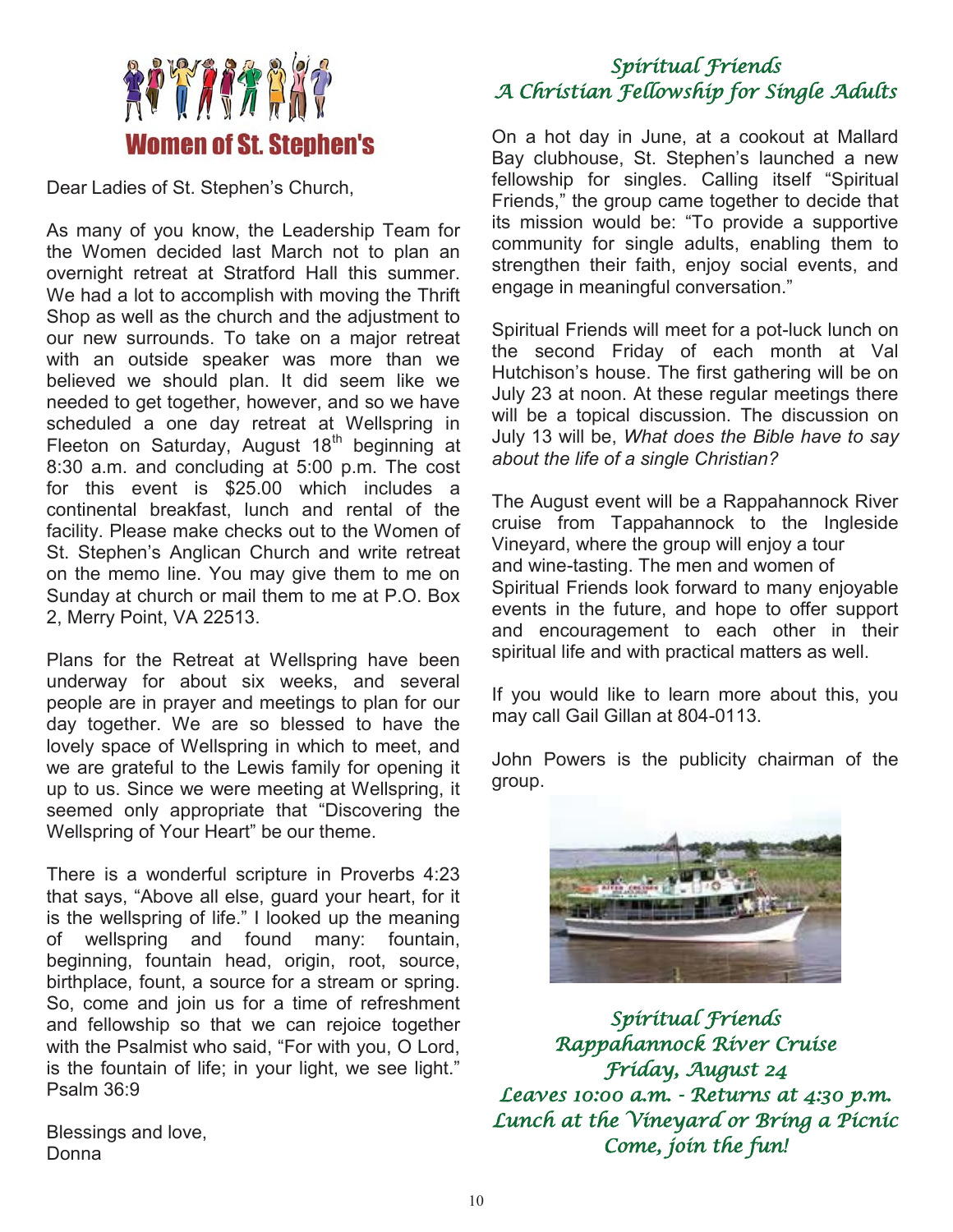# **IN THE LORD'S SERVICE**

## **Ushers**

- Aug 5 Gayle and Sam Marston
- Aug 12 Bev and Brian Hart
- Aug 19 Marie Carstensen and Bill Tracey
- Aug 26 Langley, Todd and Tim Lewis
- Sept. 2 Colston Newton and Steve Proctor

## **Acolytes**

- Aug 5 Caitlyn Cralle
- Aug 12 Jennifer Radcliffe<br>Aug 19 Sarah Saunders
- Sarah Saunders
- Aug 26 Chris Cralle
- Sept. 2 Marley Kimmitt

# **Lesson Readers**

| Aug 5   | Jim Conley (L)       |
|---------|----------------------|
|         | Lyn Conley (P)       |
| Aug 12  | Ruth Franck (L)      |
|         | Jeanne Hickey (P)    |
| Aug 19  | Judy LeHardy (L)     |
|         | Ward LeHardy (P)     |
| Aug 26  | Todd Lewis (L)       |
|         | Langley Lewis (P)    |
| Sept. 2 | Frank McCarthy (L)   |
|         | Katrina Mochamps (P) |

## **Eucharistic Ministers**

| Aug 5   | <b>Charlie Franck</b>      |
|---------|----------------------------|
| Aug 12  | Ward LeHardy               |
| Aug 19  | Frank McCarthy             |
| Aug 26  | <b>Constance McDearmon</b> |
| Sept. 2 | <b>Elaine Price</b>        |

# **Altar Guild**

| August    | Pauline and Bobby Edmonds and |
|-----------|-------------------------------|
|           | Margaret Radcliffe            |
| September | Eleanor Semerjian and         |
|           | Miriam Sussman                |

## **Greeters**

| August    | Susan Thomas and ? |
|-----------|--------------------|
| September | Lou and Bob David  |

# **Coffee Hour**

Aug 5 Aug 12 Aug 19 Aug 26 Sept. 2



| Aug. 5  | <b>Walter Eichacker</b>             |
|---------|-------------------------------------|
| Aug. 10 | Jane Kimball, Jim Logan             |
| Aug. 11 | Bill Henson, Laura Woodard          |
| Aug. 15 | Janet Steelman, Aislinn Lewis       |
| Aug. 16 | <b>Steve Radcliffe</b>              |
| Aug. 18 | Dixie Goertemiller, Bertie Strange, |
|         | and Dana Bloom                      |
| Aug. 20 | Jane Wrightson, Tony Blackstone,    |
|         | and Barbara Townshend               |
| Aug. 24 | <b>Charlotte Hundley</b>            |
| Aug. 29 | Jeanette Cralle                     |
| Aug. 31 | Anna Brennan, Charles Franck        |
|         |                                     |



- Aug. 20 Dana and Bill Bloom
- Aug. 23 Sue and Allen Joslyn
- Aug. 24 Connie and Tad de Bordenave

*O God, grant that the wills of this man and this woman may be so knit together in your will, and their spirits in your Spirit, that they grow in love and peace with you and one another all the days of their lives. Amen.*